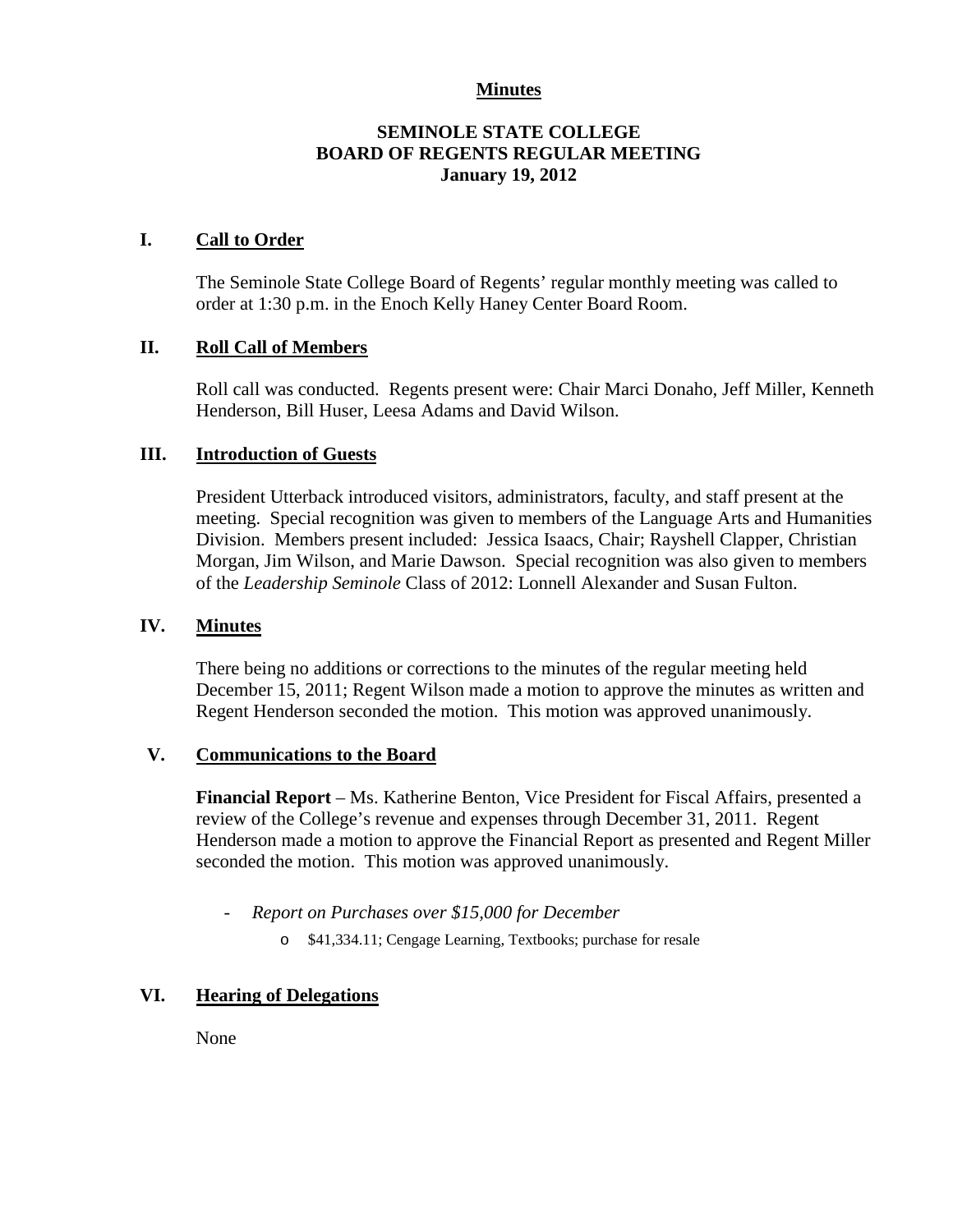**Minutes** SSC Board of Regents Regular Meeting January 19, 2012 Page 2

# **VII. President's Report**

President Utterback discussed items under the President's Report and the Business portion of the agenda by utilizing a PowerPoint presentation. (See enclosed copy of the PowerPoint presentation)

*Campus Activities*– President Utterback told the Board about the renovations in the Student Union and commended everyone who worked on this project over the break. President Utterback informed the Board that AT&T has awarded a grant to support the Seminole State College President's Leadership Class program. President Utterback told the Board about the Southeast Legislative Briefing on January  $17<sup>th</sup>$  and the SSC Bowling Night in Shawnee on January  $18<sup>th</sup>$ . The President invited all to attend Higher Education Day at the Capitol on February  $21^{st}$ .

*Highlights of 2011* – President Utterback presented a document highlighting activities in 2011. President Utterback said he was hopeful that all faculty, staff and administration would share pride in these accomplishments.

# **VIII. Business**

**Approval of Revision of the Hybrid/Online Course Fee –** President Utterback presented the Board with a memo from Katherine Benton, Vice President for Fiscal Affairs recommending approval of a revision of the Hybrid/Online Course Fee. This fee will only be charged to those courses designated as Hybrid or Online. This change is necessitated by an interpretation of an OSRHE rule which eliminated a previous collection mechanism. Regent Wilson made a motion to approve the revision to the Hybrid/Online Course Fee and Regent Henderson seconded this motion. This motion was approved unanimously.

**Motion to Enter into Executive Session** – President Utterback recommended that the Board enter into executive session to discuss the terms of his employment. Regent Miller made a motion to enter into executive session and Wilson seconded this motion. This motion was approved unanimously.

**Motion to Enter into Open Session** – Chairman Donaho recommended that the Board enter back into open session to present a motion on the items discussed in executive session. Regent Huser made a motion to enter back into open session and Regent Henderson seconded this motion. This motion was approved unanimously.

**Consideration of Terms of Employment of Dr. James W. Utterback as President of Seminole State College** – Regent Wilson stated that the Board appreciates the service of Dr. Utterback's and his desire to continue to serve as President of Seminole State College. Regent Wilson made a motion to renew President Utterback's contract and include a \$10,000 raise and a one-time bonus of \$15,000 for the fifteen years of service given by President Utterback. Regent Miller seconded this motion. This motion was approved unanimously. President Utterback expressed his gratitude and appreciation to the Board and his colleagues for their support.